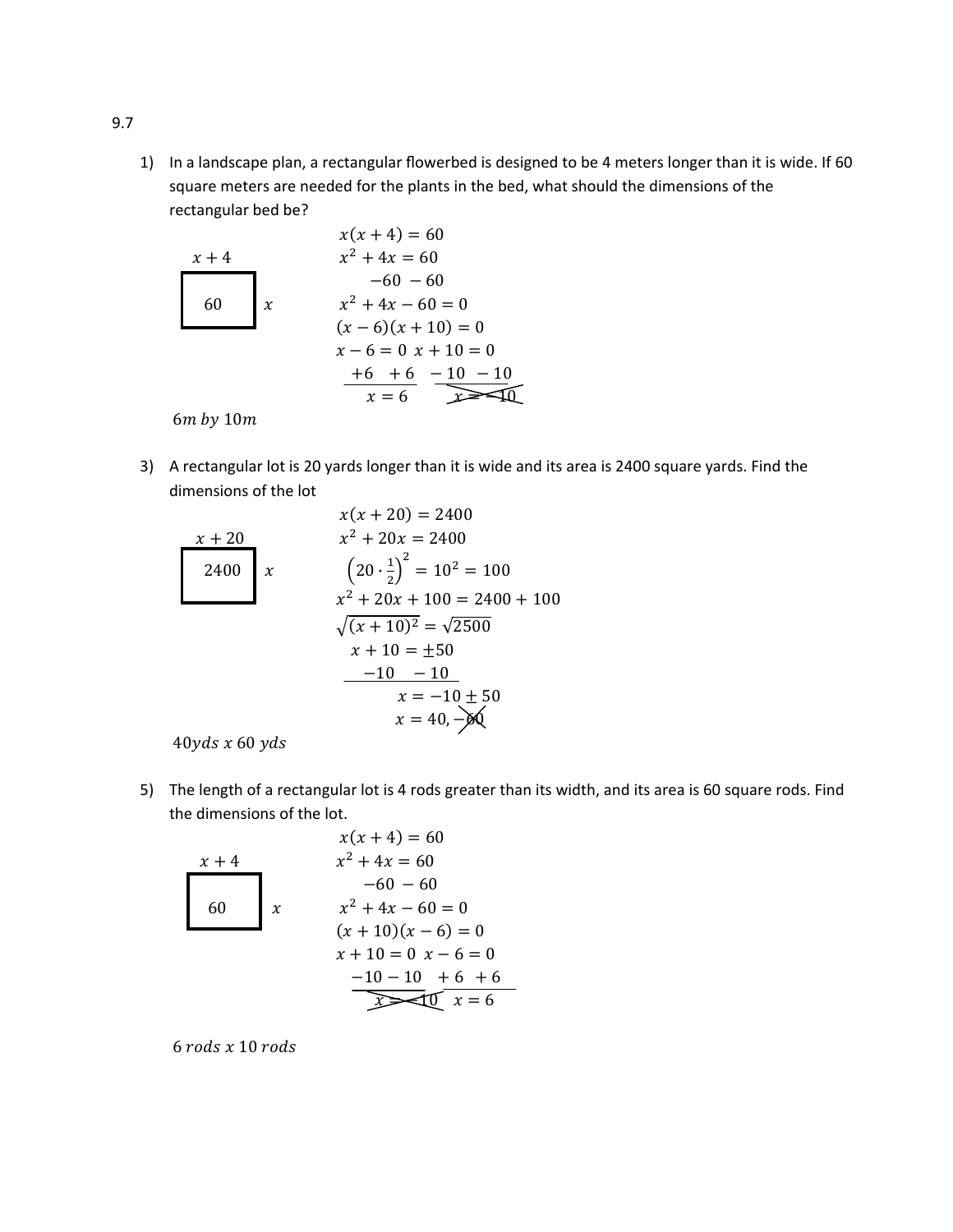7) A rectangular piece of paper is twice as long as a square piece and 3 inches wider. The area of the rectangular piece is 108  $in^2$ . Find the dimensions of the square piece.

2x  
\n2x  
\n2x<sup>2</sup> + 6x = 108  
\n-108 - 108  
\n108  
\n108  
\nx + 3  
\n
$$
\frac{2x^2}{2} + \frac{6x}{2} - \frac{108}{2} = \frac{0}{2}
$$
\n
$$
x^2 + 3x - 54 = 0
$$
\n
$$
(x + 9)(x - 6) = 0
$$
\n
$$
x + 9 = 0 \ x - 6 = 0
$$
\n
$$
\underline{-9 - 9} + 6 + 6
$$
\n
$$
\underline{-2 - 9} = 6
$$
\n
$$
x = 6
$$

 $6$ in x $6$ in

9) The area of a rectangle is 48  $ft^2$  and its perimeter is 32 ft. Find its length and width.

| x                        | $2x + 2y = 32$    |                                              |
|--------------------------|-------------------|----------------------------------------------|
| x                        | $-2x$             | $-2x$                                        |
| 48                       | y                 | $\frac{2y}{2} = \frac{32}{2} - \frac{2x}{2}$ |
| $y = 16 - x$             | $xy = 48$         |                                              |
| $x(16 - x) = 48$         |                   |                                              |
| $16x - x^2 = 48$         |                   |                                              |
| $-16x + x^2 - 16x + x^2$ |                   |                                              |
| $0 = x^2 - 16x + 48$     |                   |                                              |
| $0 = (x - 12)(x - 4)$    |                   |                                              |
| $x - 12 = 0$             | $x - 4 = 0$       |                                              |
| $+12 + 12 + 12 + 4 + 4$  |                   |                                              |
| $x = 12$                 | $x = 4$           |                                              |
| $12f t x 4 f t$          | $y = 16 - 12 = 4$ | $y = 16 - 4 = 12$                            |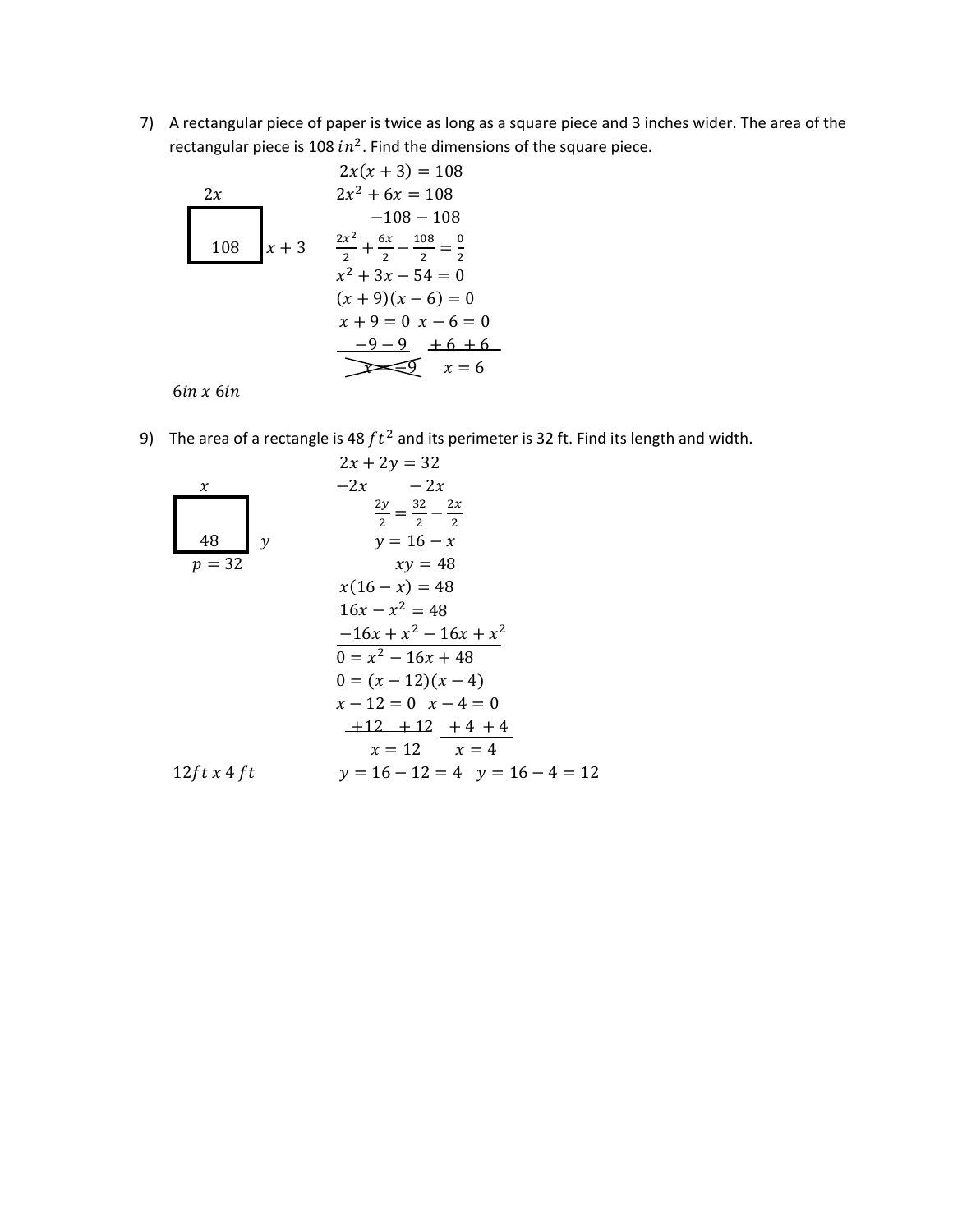11) A mirror 14 inches by 15 inches has a frame of uniform width. If the area of the frame equals that of the mirror, what is the width of the frame?



13) A grass plot 9 yards long and 6 yards wide has a path of uniform width around it. If the area of the path is equal to the area of the plot, determine the width of the path.

|                          | $(6+2x)(9+2x) = 108$                                                                   |
|--------------------------|----------------------------------------------------------------------------------------|
| 9                        | $54 + 12x + 18x + 4x^2 = 108$<br>$4x^2 + 30x + 54 = 108$                               |
| 6<br>$6+2x$              | $-108 - 108$                                                                           |
|                          | $\frac{4x^2}{2} + \frac{30x}{2} - \frac{54}{2} = \frac{0}{2}$<br>$2x^2 + 15x - 27 = 0$ |
| $9 + 2x$                 | $(2x-3)(x+9)=0$                                                                        |
|                          | $2x - 3 = 0$ $x + 9 = 0$                                                               |
| $A = 2(9 \cdot 6) = 108$ | $+3$ + 3 $-9$ - 9                                                                      |
|                          | $\frac{2x}{2} = \frac{3}{2}$                                                           |
|                          | $x=\frac{3}{2}=1.5$                                                                    |
| 1.5 yds                  |                                                                                        |

15) A page is to have a margin of 1 inch, and is to contain 35  $in^2$  of painting. How large must the page be if the length is to exceed the width by 2 inches?



 $7in x 9in$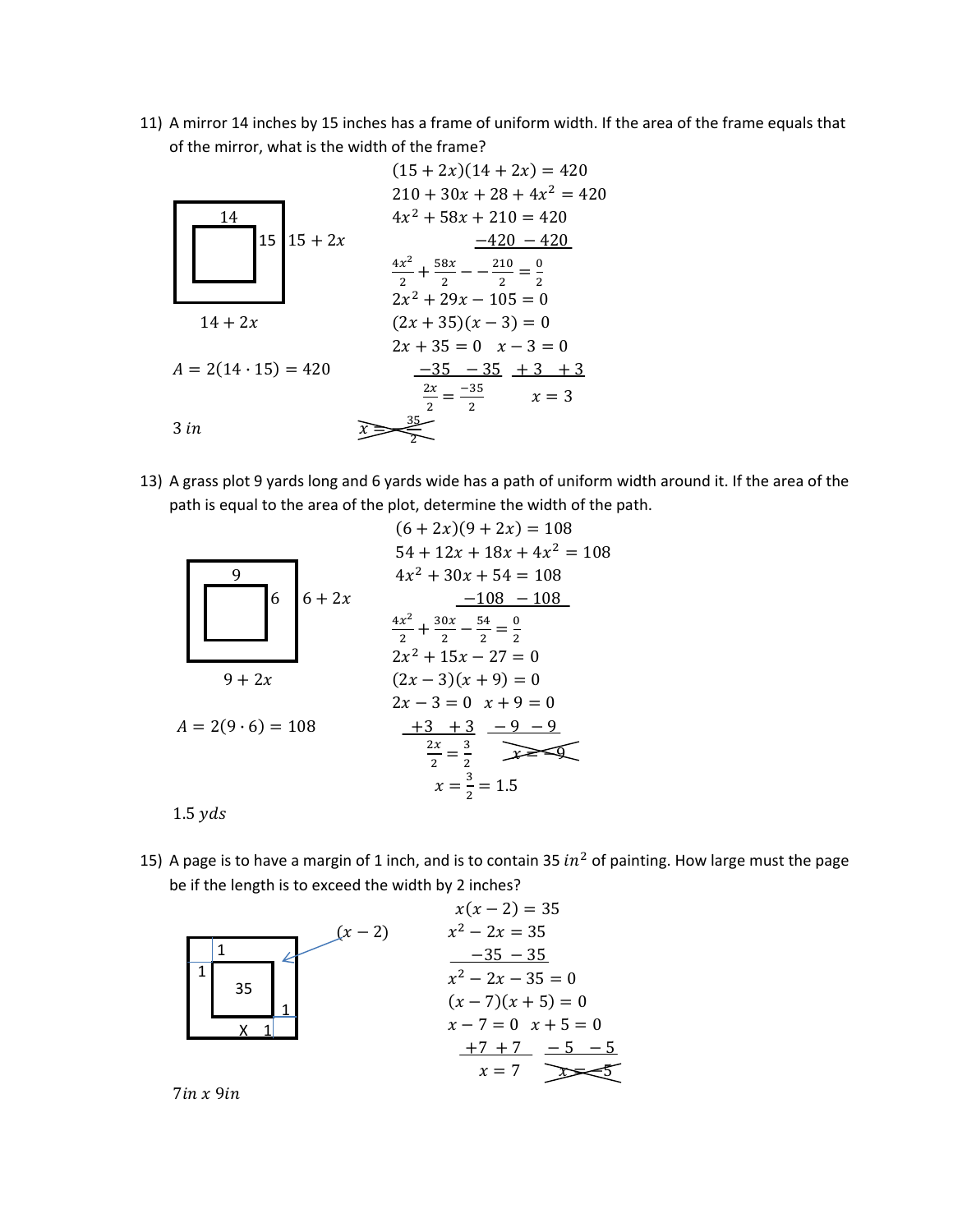17) A rectangular wheat field is 80 rods long by 60 rods wide. A strip of uniform width is cut around the field, so that half the grain is left standing in the form of a rectangular plot. How wide is the strip that is cut?



19) A rectangular field 225 ft by 120 ft has a ring of uniform width cut around the outside edge. The ring leaves 65% of the field uncut in the center. What is the width of the ring?

$$
(225 - 2x)(120 - 2x) = 17500
$$
  
\n
$$
225 - 2x
$$
  
\n
$$
120 - 2x
$$
  
\n
$$
27000 - 450x - 240x + 4x^{2} = 17500
$$
  
\n
$$
4x^{2} - 690x + 27000 = 17500
$$
  
\n
$$
-17500 - 17500
$$
  
\n
$$
\frac{4x^{2}}{2} - \frac{690x}{2} + \frac{9450}{2} = \frac{0}{2}
$$
  
\n
$$
225
$$
  
\n
$$
2x^{2} - 345x + 4725 = 0
$$
  
\n
$$
A = 0.65(120 \cdot 225)17500
$$
  
\n
$$
\frac{345 \pm \sqrt{345^{2} - 4(2)(4725)}}{2(2)} = \frac{345 \pm \sqrt{81225}}{4} = \frac{345 \pm 285}{4} = \frac{315}{2} \& 15
$$
  
\n15 ft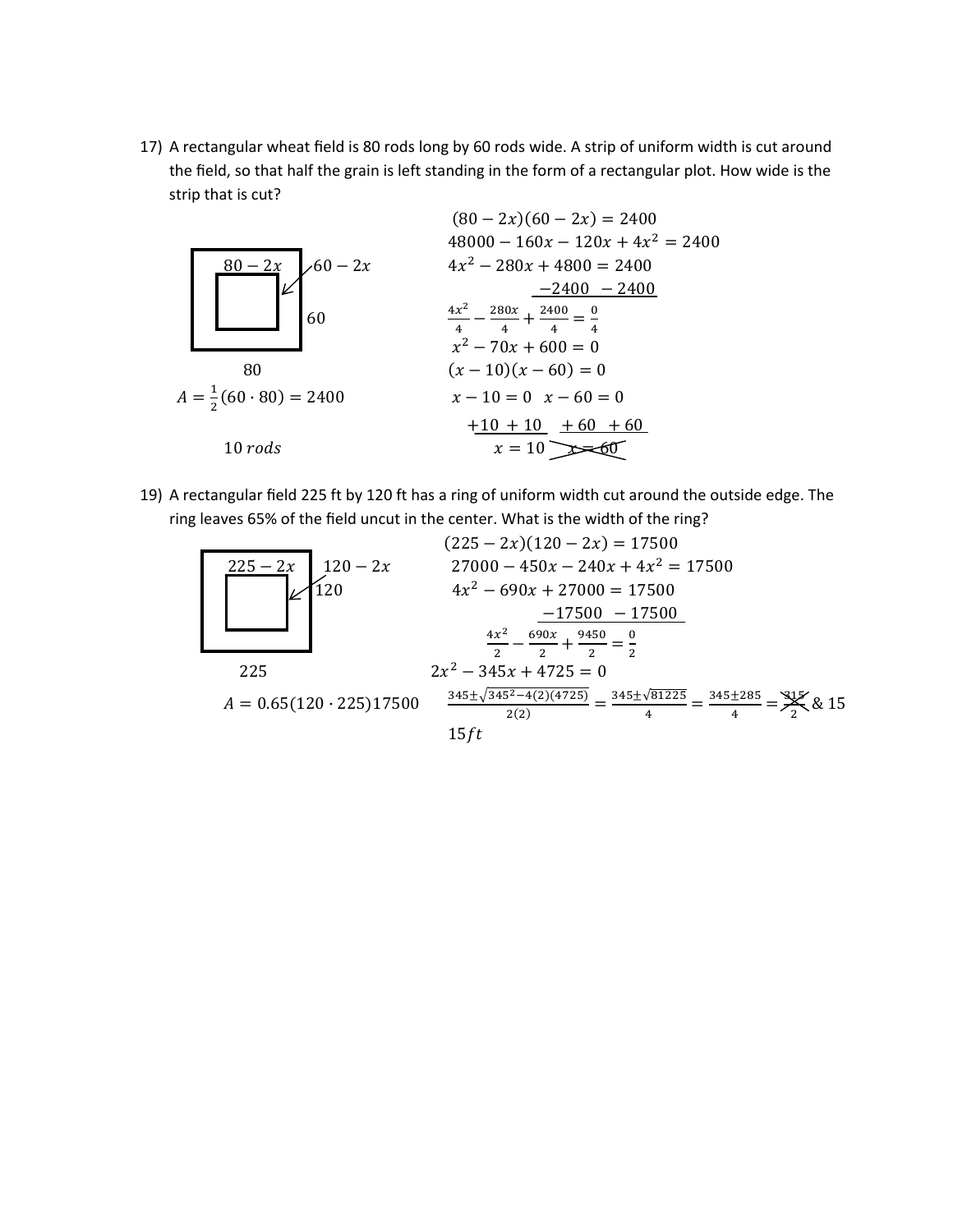21) A frame is 15 in by 25 in and is of uniform width. The inside of the frame leaves 75% of the total area available for the picture. What is the width of the frame?



23) The farmer in the previous problem has a neighbor who has a field 325 ft by 420 ft. His neighbor wants to increase the size of his field by 20% by cultivating a band of uniform width around the outside of his lot. How wide a band should his neighbor cultivate?



 $325 + 2x$  $A = 1.2(325)(420) = 163800$ 

$$
(420 + 2x)(325 + 2x) = 163800
$$
  
\n
$$
136500 + 840x + 650x + 4x^2 = 163800
$$
  
\n
$$
4x^2 + 1490x + 136500 = 163800
$$
  
\n
$$
\frac{-163800 - 163800}{4} = \frac{163800}{4}
$$
  
\n
$$
\frac{x^2 + 745x - 13650}{4} = 0
$$
  
\n
$$
\frac{-745 \pm \sqrt{(745^2 - 4(2)(-13650))}}{2(2)} = \frac{-745 \pm \sqrt{664235}}{4}
$$
  
\n
$$
\frac{-745 \pm 815}{4} = 17.5, -390
$$
  
\n
$$
17.5 \text{ ft}
$$